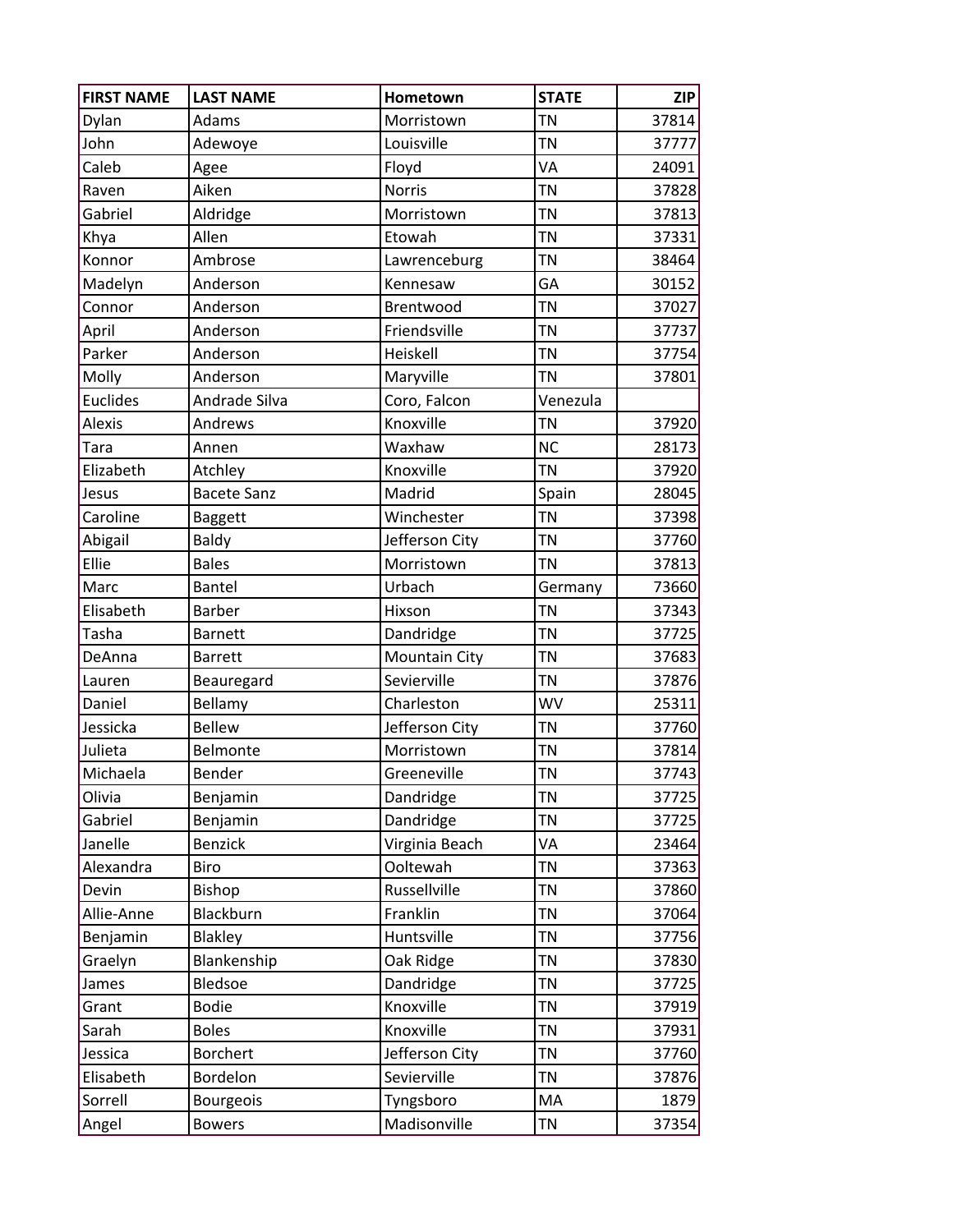| Lauren     | Bowman          | Talbott                  | TN        | 37877                |
|------------|-----------------|--------------------------|-----------|----------------------|
| Chandler   | Bowman          | Knoxville                | <b>TN</b> | 37923                |
| Joseph     | Boyd            | Nottingham               |           | United King NG14 5GD |
| Grayson    | Boyer           | Gray                     | <b>TN</b> | 37615                |
| Matthew    | <b>Bradley</b>  | Talbott                  | <b>TN</b> | 37877                |
| Emily      | <b>Brantley</b> | <b>White House</b>       | <b>TN</b> | 37188                |
| Elaine     | <b>Brickey</b>  | Gray                     | <b>TN</b> | 37615                |
| Jenna      | <b>Bridges</b>  | Oneida                   | <b>TN</b> | 37841                |
| Rylie      | <b>Bristow</b>  | Knoxville                | <b>TN</b> | 37931                |
| Kendra     | <b>Brooks</b>   | Goodlettsville           | <b>TN</b> | 37072                |
| Lucas      | <b>Brooks</b>   | Jefferson City           | TN        | 37760                |
| Emily      | <b>Brown</b>    | <b>Cumberland City</b>   | <b>TN</b> | 37050                |
| Joshua     | Brown           | Hendersonville           | <b>TN</b> | 37075                |
| Zoe        | <b>Brown</b>    | <b>Bristol</b>           | <b>TN</b> | 37620                |
| Charles    | Brown           | Sevierville              | TN        | 37876                |
| Delaney    | <b>Brown</b>    | Knoxville                | <b>TN</b> | 37932                |
| Noah       | <b>Broyles</b>  | <b>Strawberry Plains</b> | <b>TN</b> | 37871                |
| Kaleb      | <b>Bruce</b>    | Powell                   | <b>TN</b> | 37849                |
| Bert       | <b>Buchler</b>  | Centerville              | TN        | 37033                |
| Jacqueline | <b>Burns</b>    | Jefferson City           | TN        | 37760                |
| Darby      | <b>Burson</b>   | <b>Srawberry Plains</b>  | TN        | 37871                |
| Dmitrii    | Bykov           | Moscow                   | Russia    |                      |
| Makayla    | <b>Byrd</b>     | Knoxville                | TN        | 37920                |
| Kylie      | Cabbage         | Rutledge                 | <b>TN</b> | 37861                |
| Kaylee     | Callis          | <b>Cumberland City</b>   | <b>TN</b> | 37050                |
| Haley      | Cameron         | Rutledge                 | TN        | 37861                |
| Victoria   | Campos          | Morristown               | TN        | 37814                |
| Elly       | Carlson         | <b>Colorado Springs</b>  | CO        | 80921                |
| Benjamin   | Carr            | Johnson City             | <b>TN</b> | 37601                |
| Asheton    | Casey           | Greer                    | SC        | 29651                |
| Stephanie  | Cheezum         | Sevierville              | ΤN        | 37876                |
| Coleman    | Childress       | Gainesville              | GA        | 30506                |
| Hunter     | Chollman        | <b>Strawberry Plains</b> | TN        | 37871                |
| Kathleen   | Christon        | Fayetteville             | <b>NC</b> | 28312                |
| Zachary    | Cichocki        | Oviedo                   | FL        | 32765                |
| Madison    | Clabo           | Kodak                    | TN        | 37764                |
| Kinsey     | Clark           | Chattanooga              | TN        | 37421                |
| Joey       | Clemmer         | Murfreesboro             | TN        | 37130                |
| Gracie     | Cliff           | Morristown               | TN        | 37814                |
| Gillian    | Cline           | <b>Estill Springs</b>    | TN        | 37330                |
| Kayla      | Cobble          | Morristown               | TN        | 37814                |
| Jedidiah   | Cole            | Hixson                   | TN        | 37343                |
| Devon      | Collins         | Knoxville                | TN        | 37934                |
| William    | Collins         | Knoxville                | TN        | 37938                |
| Sierra     | Conley          | Fletcher                 | <b>NC</b> | 28732                |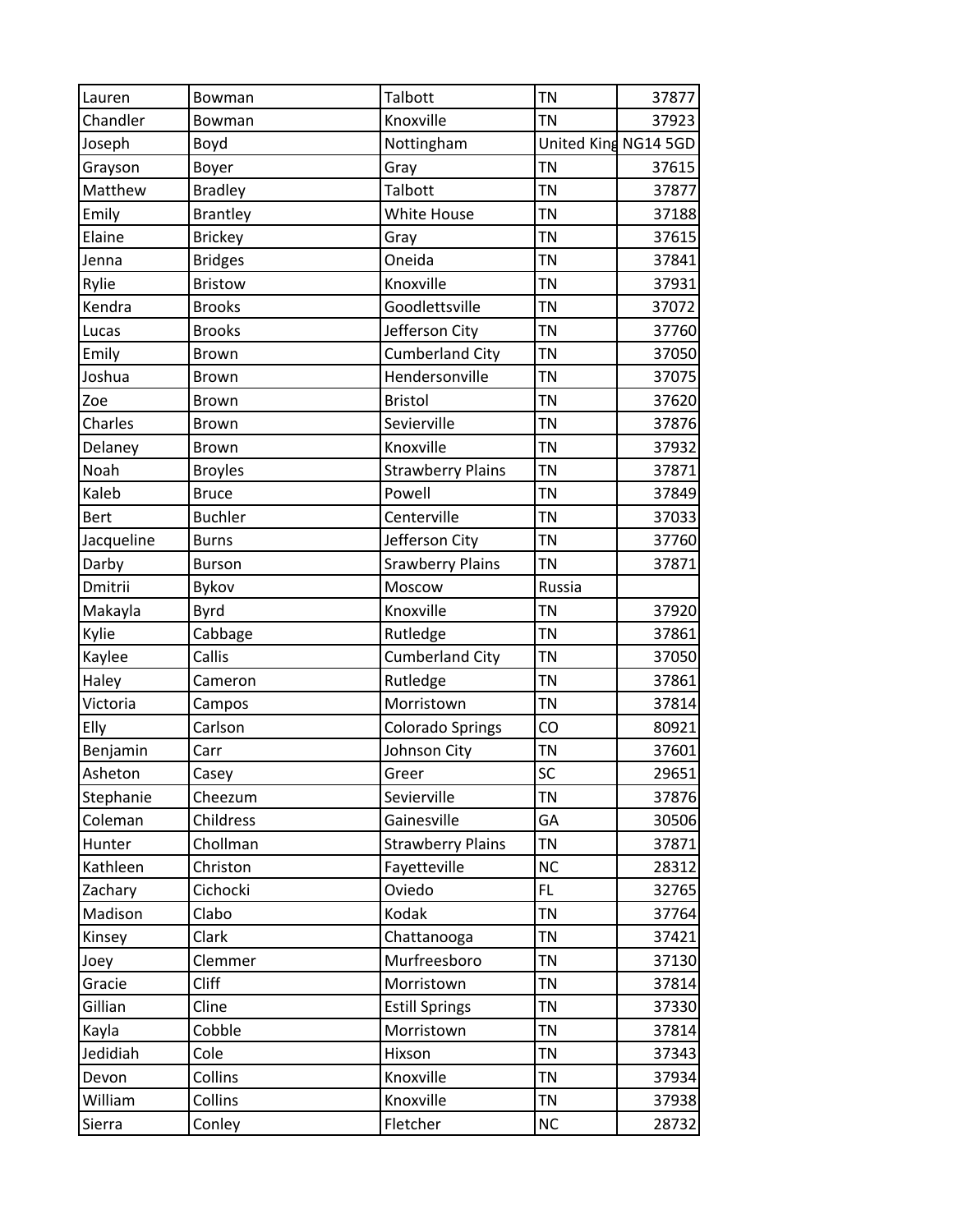| Reagan         | Conley      | Jefferson City      | <b>TN</b> | 37760 |
|----------------|-------------|---------------------|-----------|-------|
| Austin         | Conner      | Sevierville         | <b>TN</b> | 37862 |
| Kendall        | Cooley      | Castle Rock         | CO        | 80109 |
| Ashlyn         | Cooper      | Friendsville        | <b>TN</b> | 37737 |
| Noah           | Cooper      | Jefferson City      | <b>TN</b> | 37760 |
| Madison        | Cornett     | Morristown          | <b>TN</b> | 37814 |
| Callie         | Corum       | Luttrell            | <b>TN</b> | 37779 |
| Jensen         | Costley     | Woodstock           | GA        | 30189 |
| John           | Cox         | Arden               | <b>NC</b> | 28704 |
| Daniel         | Cox         | Hixson              | <b>TN</b> | 37343 |
| Logan          | Cox         | Knoxville           | <b>TN</b> | 37909 |
| Ellyse         | Culp        | West End            | <b>NC</b> | 27376 |
| William        | Curtis      | Knoxville           | <b>TN</b> | 37920 |
| Isaiah         | Dance       | Knoxville           | <b>TN</b> | 37938 |
| Alexis         | Daniels     | Morristown          | <b>TN</b> | 37814 |
| Emmalee        | Daniels     | Knoxville           | <b>TN</b> | 37922 |
| Ryland         | Darling     | Arlington           | <b>TN</b> | 38002 |
| Kilian         | Daughtry    | Simpsonville        | SC        | 29681 |
| Anna           | Davenport   | Roswell             | GA        | 30076 |
| Miriam         | Davis       | Fayetteville        | <b>TN</b> | 37334 |
| Alexandria     | Dayhuff     | Ooltewah            | <b>TN</b> | 37363 |
| Kylor          | DeBord      | Rutledge            | <b>TN</b> | 37861 |
| Ryan           | Deitz       | Kodak               | <b>TN</b> | 37764 |
| Sarahi         | Dejesus     | Morristown          | <b>TN</b> | 37813 |
| Nathan         | Deloian     | Mokena              | IL        | 60448 |
| Erin           | Denney      | Maitland            | FL        | 32751 |
| Kerstin        | Denney      | Maitland            | FL        | 32751 |
| Rose           | Denor       | Chattanooga         | <b>TN</b> | 37416 |
| Macy           | Dickenson   | Morristown          | <b>TN</b> | 37814 |
| Jacquelyn      | Dillion     | Talbott             | <b>TN</b> | 37877 |
| Lauren         | Doane       | <b>Straw Plains</b> | <b>TN</b> | 37871 |
| Allison        | Dobias      | Knoxville           | <b>TN</b> | 37934 |
| Katie          | Donaldson   | Knoxville           | <b>TN</b> | 37938 |
| Mahala         | Douglas     | Readyville          | <b>TN</b> | 37149 |
| Austin         | Douglas     | Clinton             | <b>TN</b> | 37716 |
| Merritt        | Dowdy       | Franklin            | <b>TN</b> | 37064 |
| <b>Brianna</b> | Dowis       | Anderson            | SC        | 29626 |
| Paden          | Duke        | Memphis             | <b>TN</b> | 38112 |
| Lacey          | Dupont      | Seymour             | <b>TN</b> | 37865 |
| Austin         | Durham      | Hixson              | <b>TN</b> | 37343 |
| Janmichael     | Edwards     | Alabaster           | AL        | 35007 |
| Kierstin       | Edwards     | Sevierville         | <b>TN</b> | 37876 |
| Madison        | Eldridge    | Morristown          | <b>TN</b> | 37814 |
| De'ja          | Eleby       | Daytona Beach       | FL.       | 32114 |
| Madeline       | Engelbrecht | San Diego           | CA        | 92117 |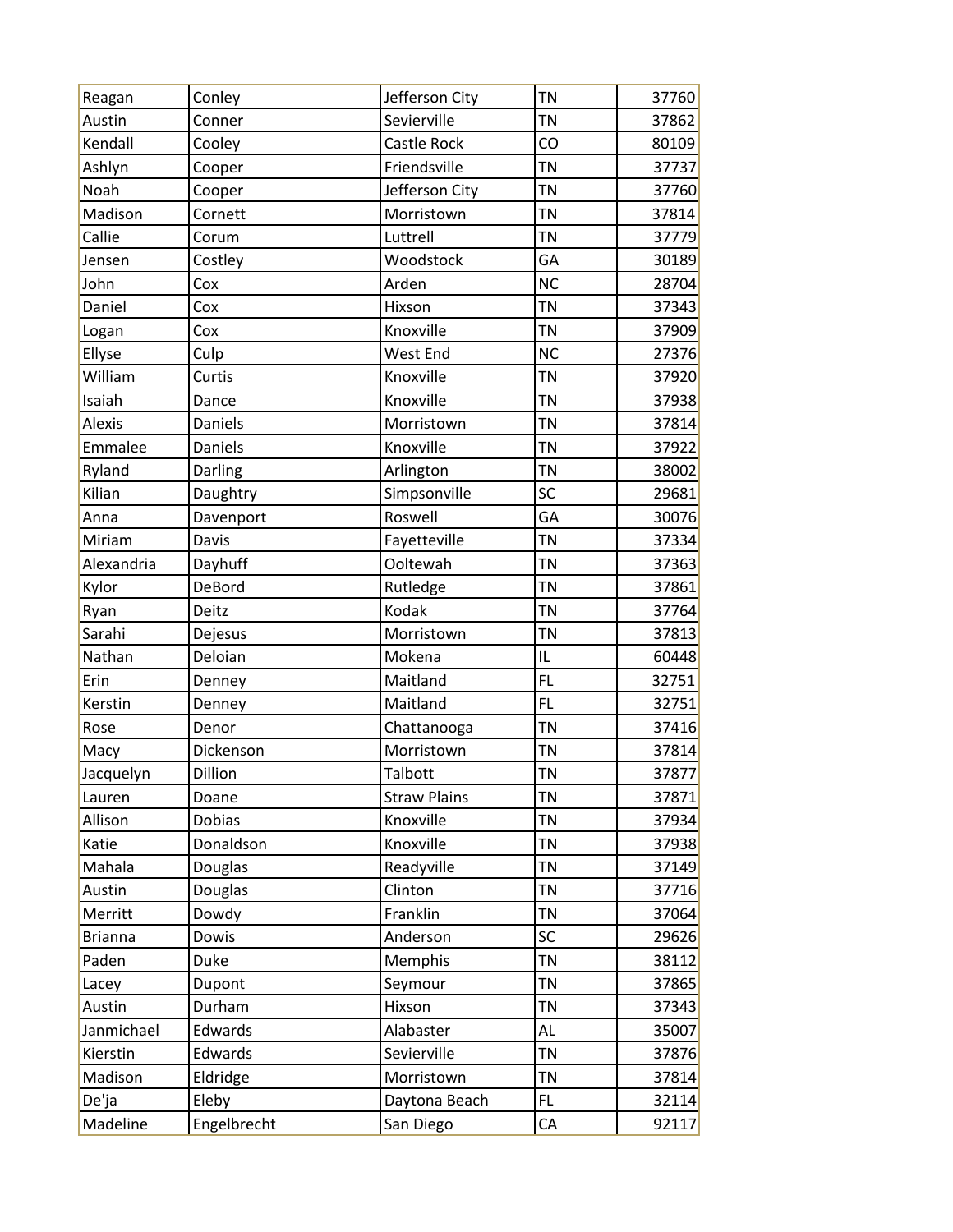| Ross           | Ensley     | <b>Bryson City</b>       | <b>NC</b> | 28713 |
|----------------|------------|--------------------------|-----------|-------|
| Kindra         | Erlandson  | Sweetwater               | <b>TN</b> | 37874 |
| Samantha       | Etherton   | Sevierville              | <b>TN</b> | 37876 |
| Andrew         | Eudy       | Hendersonville           | <b>NC</b> | 28739 |
| Chandler       | Everhart   | <b>White Pine</b>        | <b>TN</b> | 37890 |
| Olivia         | Fanning    | Lebanon                  | <b>TN</b> | 37090 |
| Reuben         | Farmer     | Morristown               | <b>TN</b> | 37814 |
| <b>Bailey</b>  | Feathers   | Johnson City             | <b>TN</b> | 37659 |
| Abigail        | Fiessinger | Benton                   | KY        | 42025 |
| Sterling       | Fisher     | Sevierville              | <b>TN</b> | 37876 |
| Olivia         | Fitch      | Sevierville              | <b>TN</b> | 37862 |
| Allie          | Fletcher   | Cumming                  | GA        | 30040 |
| Madison        | Floyd      | Hartwell                 | GA        | 30643 |
| Thomas         | Fodor      | Talbott                  | <b>TN</b> | 37877 |
| Iuliia         | Fomina     | Krutoyarskiy             | Russia    |       |
| <b>Brandon</b> | Ford       | Dover                    | <b>TN</b> | 37058 |
| Elizabeth      | Frahme     | Walland                  | <b>TN</b> | 37886 |
| Madison        | Frazier    | Blaine                   | <b>TN</b> | 37709 |
| Abbey          | Frick      | Green Bay                | WI        | 54304 |
| Sammuel        | Fritts     | Philadelphia             | <b>TN</b> | 37846 |
| Matilda        | Frovenholt | Ojersjo                  | Sweden    |       |
| Amy            | Frye       | <b>Blaine</b>            | <b>TN</b> | 37709 |
| Rebekah        | Fultz      | Maynardville             | <b>TN</b> | 37807 |
| Emilee         | Futrell    | Wilson                   | <b>NC</b> | 27896 |
| Summer         | Gahagan    | Talbott                  | <b>TN</b> | 37877 |
| Ashley         | Garsnett   | Smyrna                   | <b>TN</b> | 37167 |
| Hannah         | Gass       | Knoxville                | <b>TN</b> | 37938 |
| Mary           | Gaushell   | Germantown               | <b>TN</b> | 38139 |
| Averee         | Gentry     | Knoxville                | <b>TN</b> | 37914 |
| Meredith       | Ginn       | Ocala                    | FL.       | 34471 |
| Taylor         | Goforth    | Friendsville             | <b>TN</b> | 37737 |
| Trisha         | Gordon     | Morristown               | <b>TN</b> | 37814 |
| Ryan           | Gordon     | Knoxville                | <b>TN</b> | 37919 |
| Destiny        | Gosnell    | Greeneville              | TN        | 37743 |
| Garrett        | Graumann   | Maryville                | <b>TN</b> | 37801 |
| Whittney       | Graves     | Rutledge                 | <b>TN</b> | 37861 |
| Kaylea         | Greene     | Rogersville              | <b>TN</b> | 37857 |
| Hannah         | Greer      | Ooltewah                 | <b>TN</b> | 37363 |
| Emily          | Grice      | Swannanoa                | <b>NC</b> | 28778 |
| Melanie        | Griffith   | Corryton                 | <b>TN</b> | 37721 |
| Katelyn        | Grigsby    | Gray                     | <b>TN</b> | 37615 |
| Tanner         | Grimmett   | Hanover                  | WV        | 24839 |
| Kristen        | Grizzell   | Talbott                  | <b>TN</b> | 37877 |
| Julia          | Haas       | Rutledge                 | <b>TN</b> | 37861 |
| Daniel         | Hacker     | <b>Strawberry Plains</b> | ΤN        | 37871 |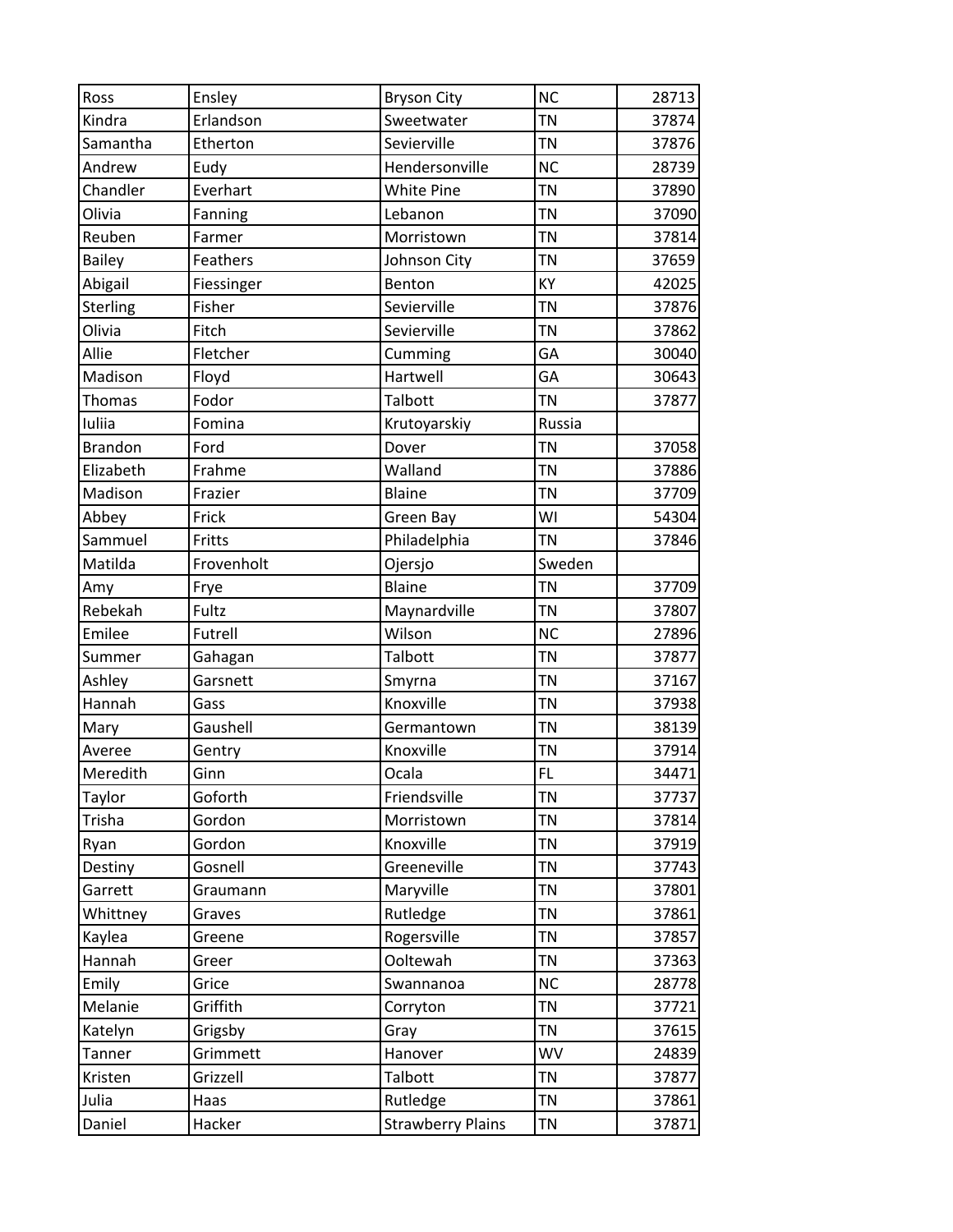| Bethany       | Hackney         | Dandridge                | <b>TN</b> | 37725 |
|---------------|-----------------|--------------------------|-----------|-------|
| Jacob         | Hale            | Knoxville                | <b>TN</b> | 37920 |
| Sarah         | Hall            | Cosby                    | <b>TN</b> | 37722 |
| Lara          | Hallgrimsdottir | Kopavogur                | Iceland   | 200   |
| Emily         | Hamilton        | Ringgold                 | GA        | 30736 |
| Helen         | Hammond         | Columbia                 | <b>TN</b> | 38401 |
| Cameron       | Hammontree      | Duvall                   | <b>WA</b> | 98019 |
| Shayna        | Harden          | Newport                  | <b>TN</b> | 37821 |
| <b>Bailey</b> | Harding         | Hixson                   | <b>TN</b> | 37343 |
| Madelyn       | Harding         | Hixson                   | <b>TN</b> | 37343 |
| Whitlee       | Harding         | Rutledge                 | <b>TN</b> | 37861 |
| Emily         | Harnischfeger   | Macedon                  | <b>NY</b> | 14502 |
| Natalie       | Harris          | Monroe                   | <b>NC</b> | 28110 |
| Ali           | Harris          | Crossville               | <b>TN</b> | 38555 |
| Kaitlyn       | Harrison        | <b>Thorn Hill</b>        | <b>TN</b> | 37881 |
| Taylor        | Hayes           | Jefferson City           | <b>TN</b> | 37760 |
| Macy          | Hayes           | <b>Strawberry Plains</b> | <b>TN</b> | 37871 |
| Natalie       | Hazlewood       | Belton                   | <b>TX</b> | 76513 |
| Alexis        | Headley         | <b>Sharps Chapel</b>     | <b>TN</b> | 37866 |
| Lauren        | Hegarty         | Morgantown               | PA        | 19543 |
| Emilie        | Henderson       | <b>Buford</b>            | GA        | 30519 |
| Meagan        | Hensley         | Morristown               | <b>TN</b> | 37814 |
| Taylor        | Hensley         | Sweetwater               | <b>TN</b> | 37874 |
| Aethann       | Herrell         | Kodak                    | <b>TN</b> | 37764 |
| Jeffery       | Herron          | Anderson                 | SC        | 29625 |
| <b>Alexis</b> | Hewitt          | Greenbrier               | <b>TN</b> | 37073 |
| Kendra        | Hickman         | Abingdon                 | VA        | 24210 |
| Abigail       | Hicks           | Morristown               | <b>TN</b> | 37814 |
| Abby          | Hicks           | Knoxville                | <b>TN</b> | 37918 |
| Christian     | Hissam          | Oak Ridge                | <b>TN</b> | 37830 |
| Robert        | Hodge           | Lenoir City              | <b>TN</b> | 37771 |
| Jacob         | Hoffman         | Seymour                  | <b>TN</b> | 37865 |
| Kaylee        | Holloway        | Dandridge                | TN        | 37725 |
| Spencer       | Holt            | Newport                  | <b>TN</b> | 37821 |
| Michael       | Hood            | Newport                  | TN        | 37821 |
| Jordan        | Hooper          | <b>Tellico Plains</b>    | <b>TN</b> | 37385 |
| Rachael       | Hopkins         | Parrottsville            | TN        | 37843 |
| Kendal        | Houser          | Knoxville                | <b>TN</b> | 37920 |
| William       | Howard          | Clinton                  | TN        | 37716 |
| Lauren        | Howard          | New Market               | <b>TN</b> | 37820 |
| Rachel        | Howes           | <b>Strawberry Plains</b> | <b>TN</b> | 37871 |
| Kaitlynn      | <b>Hudgins</b>  | Knoxville                | <b>TN</b> | 37924 |
| Dajaua        | Huey-Trotter    | Jefferson City           | TN        | 37760 |
| Cameron       | Hughes          | Vestavia                 | AL        | 35226 |
| Ruth          | Hullette        | Newton                   | <b>NC</b> | 28658 |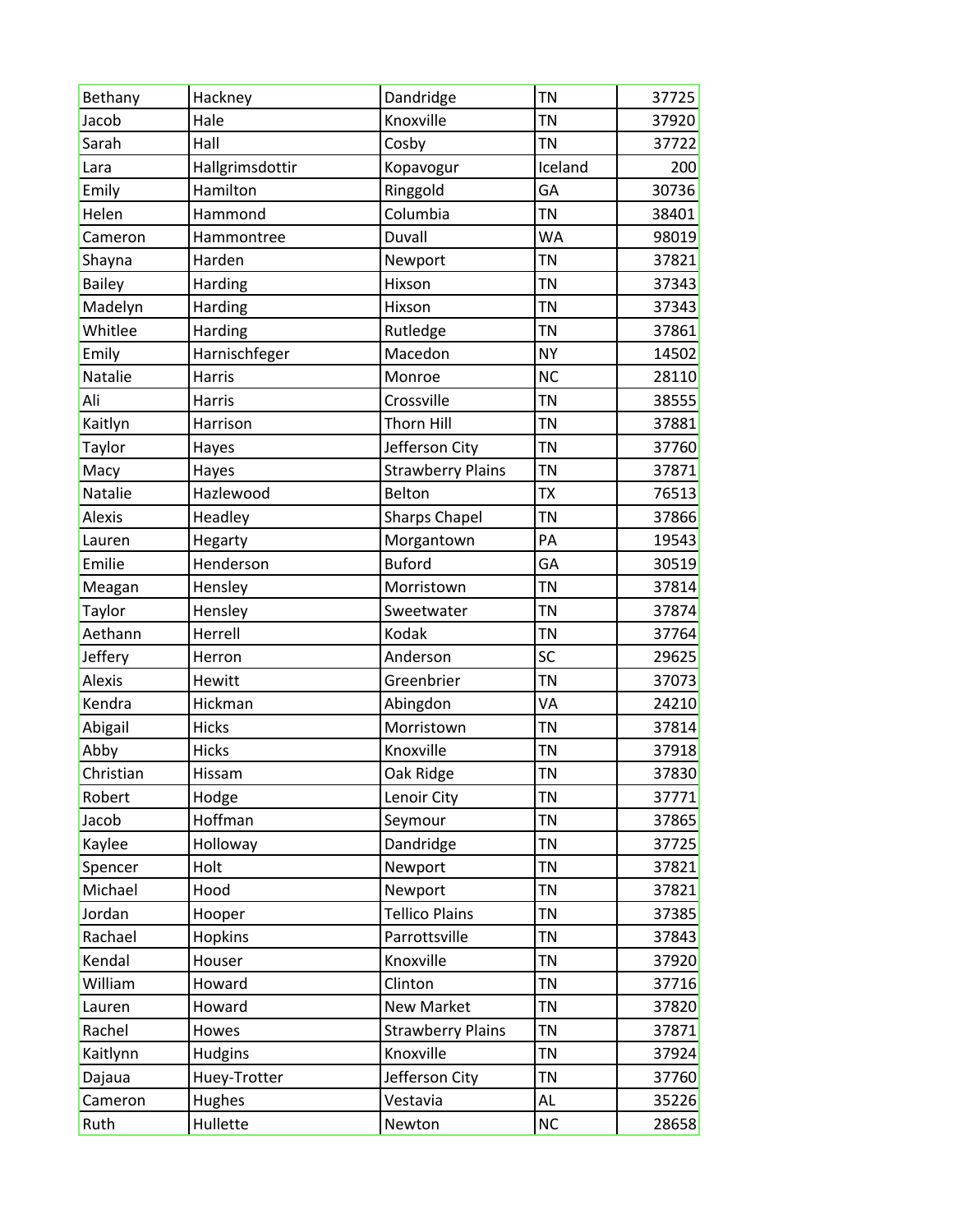| Sarah           | Humphrey         | Jefferson City          | <b>TN</b> | 37760 |
|-----------------|------------------|-------------------------|-----------|-------|
| Rashad          | Hunter           | Kingsport               | <b>TN</b> | 37664 |
| Adam            | Hurd             | Mascot                  | <b>TN</b> | 37806 |
| Kollynn         | Hurst            | Mascot                  | <b>TN</b> | 37806 |
| Daylan          | Hurst            | Knoxville               | <b>TN</b> | 37924 |
| Eimy            | Hurtado Quiroz   | Chuckey                 | <b>TN</b> | 37641 |
| Alanna          | Hutchins         | Blountville             | <b>TN</b> | 37617 |
| Grace           | Ingraham         | <b>Browns Valley</b>    | CA        | 95918 |
| Kalan           | Inman            | Medina                  | OH        | 44256 |
| Joshua          | James            | Corryton                | <b>TN</b> | 37721 |
| Meredith        | <b>Jefferies</b> | Knoxville               | <b>TN</b> | 37922 |
| Spencer         | <b>Jefferies</b> | <b>Concord Farragut</b> | <b>TN</b> | 37922 |
| Alyshia         | Jeffrey          | <b>Buffalo Grove</b>    | IL        | 60089 |
| Priscah         | Jemeli           | <b>New Ellenton</b>     | SC        | 29809 |
| Kelsey          | Jenkins          | Seymour                 | <b>TN</b> | 37865 |
| Cecilie         | Jensen           | Skovlunde               | Denmark   | 2740  |
| Taylor          | Jinnette         | Kodak                   | <b>TN</b> | 37764 |
| Zachary         | Johns            | <b>Bean Station</b>     | <b>TN</b> | 37708 |
| Madison         | Jolly            | Knoxville               | <b>TN</b> | 37920 |
| William         | Jones            | Fort Mill               | SC        | 29707 |
| Emilie          | Jones            | <b>Cumberland Gap</b>   | <b>TN</b> | 37724 |
| Leah            | Jones            | Jefferson City          | <b>TN</b> | 37760 |
| Kathryn         | Jones            | Kodak                   | <b>TN</b> | 37764 |
| Shon            | Jordan           | Nashville               | <b>TN</b> | 37216 |
| <b>Brittney</b> | Justis           | Jefferson City          | <b>TN</b> | 37760 |
| Kathryn         | Kali             | Maryville               | <b>TN</b> | 37804 |
| Jessica         | Kantner          | <b>Naples</b>           | FL        | 34117 |
| Shelby          | Keaton           | Luttrell                | <b>TN</b> | 37779 |
| Grace           | Keel             | Oakfield                | <b>TN</b> | 38362 |
| Jennifer        | Keene            | Kingsport               | <b>TN</b> | 37660 |
| Annalauren      | Kelly            | Rockwood                | <b>TN</b> | 37854 |
| Emily           | Kennison         | Morristown              | <b>TN</b> | 37814 |
| Tommi           | Key              | Greeneville             | <b>TN</b> | 37743 |
| Ben             | King             | Jefferson City          | <b>TN</b> | 37760 |
| Tanner          | Kinkead          | <b>White Pine</b>       | <b>TN</b> | 37890 |
| Hannah          | Kite             | Rogersville             | <b>TN</b> | 37857 |
| Annastyn        | Knight           | Fayetteville            | <b>TN</b> | 37334 |
| Rachael         | Kocour           | Kodak                   | <b>TN</b> | 37764 |
| Caleigh         | Kohel            | Hartfield               | VA        | 23071 |
| Skylar          | Kosier           | Knoxville               | <b>TN</b> | 37931 |
| Ivo             | Kunzle Savastano | Jefferson City          | <b>TN</b> | 37760 |
| Jente           | Kuper            | OttersberG              | Germany   |       |
| Hannah          | Lamb             | Elizabethton            | <b>TN</b> | 37643 |
| Hailey          | Lamb             | Mohawk                  | <b>TN</b> | 37810 |
| Cory            | Lampkin          | Rutledge                | TN        | 37861 |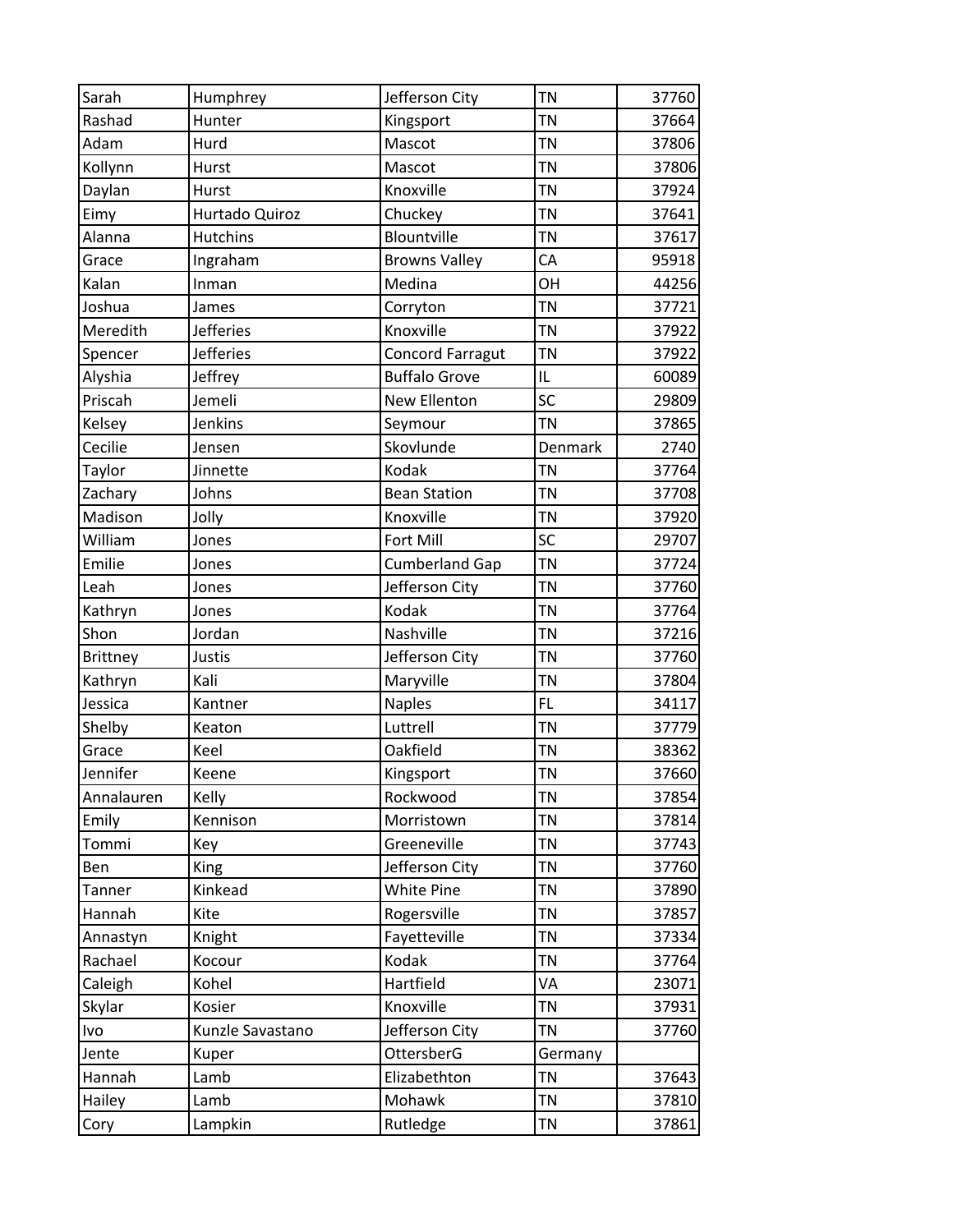| Jonathan      | Lancaster      | Ringgold                 | GA            | 30736 |
|---------------|----------------|--------------------------|---------------|-------|
| Elissa        | Lane           | Clinton                  | <b>TN</b>     | 37716 |
| McKenzie      | Lane           | Dandridge                | <b>TN</b>     | 37725 |
| Madison       | Lane           | Talbott                  | <b>TN</b>     | 37877 |
| Rachel        | Langley        | Bethpage                 | <b>TN</b>     | 37022 |
| Christian     | Langston       | Clinton                  | <b>TN</b>     | 37716 |
| Grace         | Laws           | Palmersville             | <b>TN</b>     | 38241 |
| Zachary       | Lawson         | Corryton                 | <b>TN</b>     | 37721 |
| Abby          | Lawson         | Jefferson City           | <b>TN</b>     | 37760 |
| Ali           | Lawson         | Morristown               | <b>TN</b>     | 37813 |
| Cydney        | Lawson         | Knoxville                | <b>TN</b>     | 37924 |
| <b>Briana</b> | Lay            | Sevierville              | <b>TN</b>     | 37876 |
| Joseph        | Lee            | Jefferson City           | <b>TN</b>     | 37760 |
| Grace         | Lee            | <b>New Market</b>        | <b>TN</b>     | 37820 |
| Karalynne     | Levi           | Murfreesboro             | <b>TN</b>     | 37129 |
| Jacob         | Lindsey        | Jefferson City           | <b>TN</b>     | 37760 |
| Leah          | Lindstrom      | Morristown               | <b>TN</b>     | 37814 |
| Greta         | Linsley        | Jefferson City           | <b>TN</b>     | 37760 |
| David         | Little         | Corryton                 | <b>TN</b>     | 37721 |
| Lori          | Livesay        | Jefferson City           | <b>TN</b>     | 37760 |
| Larissa       | Long           | Corryton                 | <b>TN</b>     | 37721 |
| Betty         | Looper         | Knoxville                | <b>TN</b>     | 37938 |
| <b>Stiel</b>  | Lovin          | Talbott                  | <b>TN</b>     | 37877 |
| Merryann      | Lurie          | Mt. Juliet               | <b>TN</b>     | 37122 |
| Michael       | MacAulay       | Jefferson City           | <b>TN</b>     | 37760 |
| Hannah        | <b>Maples</b>  | Seymour                  | <b>TN</b>     | 37865 |
| Courtney      | Marion         | Kodak                    | <b>TN</b>     | 37764 |
| Kristina      | Markfort       | Muenster                 | Germany       |       |
| <b>Derick</b> | Marlow         | La Follette              | <b>TN</b>     | 37766 |
| Kayla         | Marosites      | <b>Fall Branch</b>       | <b>TN</b>     | 37656 |
| Gabriel       | Marques Dabdab | Rio De Janerio           | <b>Brazil</b> |       |
| Thomas        | Marsh          | Morristown               | <b>TN</b>     | 37814 |
| Abigail       | Martin         | Soddy Daisy              | <b>TN</b>     | 37379 |
| Kaylyn        | Masoner        | <b>Strawberry Plains</b> | <b>TN</b>     | 37871 |
| Tracey        | Massey         | Pioneer                  | <b>TN</b>     | 37847 |
| Lira          | Mathes         | Knoxville                | <b>TN</b>     | 37920 |
| James         | McAtee         | Seymour                  | <b>TN</b>     | 37865 |
| Alexis        | McCarter       | Sevierville              | <b>TN</b>     | 37862 |
| Jeremiah      | McCarter       | Sevierville              | <b>TN</b>     | 37862 |
| Savanah       | McCarter       | Sevierville              | <b>TN</b>     | 37862 |
| Holly         | McCarter       | Sevierville              | <b>TN</b>     | 37876 |
| David         | McConnell      | Seymour                  | TN            | 37865 |
| Kathryn       | McDowell       | Cresaptown               | <b>MD</b>     | 21502 |
| Abigail       | McFarlane      | Mc Kinney                | TX            | 75070 |
| Catherine     | McFarlane      | Fredericksburg           | VA            | 22408 |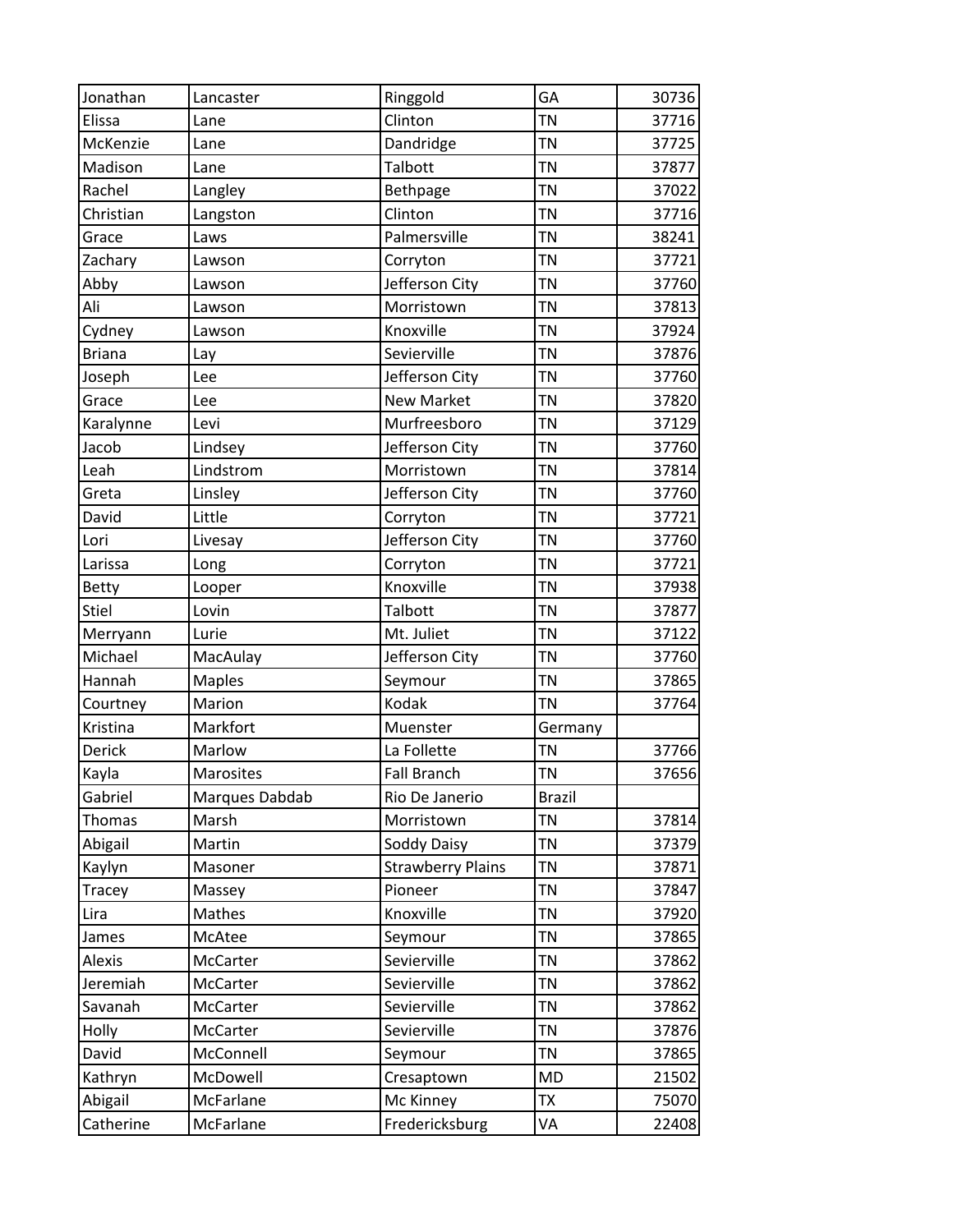| Virginia        | <b>McGinnis</b>       | Columbus            | OH            | 43235     |
|-----------------|-----------------------|---------------------|---------------|-----------|
| Hannah          | <b>McGinnis</b>       | Powell              | <b>TN</b>     | 37849     |
| Hannah          | McIntosh              | Dandridge           | TN            | 37725     |
| Savannah        | McMillan              | Knoxville           | <b>TN</b>     | 37914     |
| Paul            | McMurray              | Sunnyvale           | CA            | 94086     |
| Bethany         | McNabb                | Newport             | <b>TN</b>     | 37821     |
| Beth            | McRary                | Knoxville           | <b>TN</b>     | 37924     |
| Lindsey         | McVey                 | <b>Glade Spring</b> | VA            | 24340     |
| Katherine       | Medley                | Cleveland           | <b>TN</b>     | 37312     |
| <b>Brandon</b>  | Meier                 | Simpsonville        | SC            | 29681     |
| Kennedy         | Melson                | Alcoa               | TN            | 37701     |
| Katelynn        | Miller                | Owensboro           | KY            | 42303     |
| Bonni           | Miller                | Tullahoma           | TN            | 37388     |
| Madeline        | Milliken              | Ooltewah            | <b>TN</b>     | 37363     |
| Madison         | Misenheimer           | Morristown          | <b>TN</b>     | 37814     |
| Michaela        | Montgomery            | Gatlinburg          | TN            | 37738     |
| Thomas          | Moore                 | Knoxville           | TN            | 37924     |
| <b>Nicholas</b> | Moose                 | Taft                | <b>TN</b>     | 38488     |
| Thaylan         | Moreira Sanches Silva | São Paulo           | <b>Brazil</b> | 05624-001 |
| Abigail         | Morgan                | Knoxville           | <b>TN</b>     | 37931     |
| Ashley          | Morrison              | Chattanooga         | TN            | 37415     |
| Hannah          | <b>Mullins</b>        | Morristown          | TN            | 37814     |
| Whitney         | <b>Myers</b>          | Blaine              | TN            | 37709     |
| Courtney        | Napier                | Harrogate           | <b>TN</b>     | 37752     |
| Maria           | Naude                 | Worcester           | South Africa  |           |
| Caleb           | Naysmith              | Knoxville           | <b>TN</b>     | 37912     |
| Megan           | Neubert               | Maryville           | <b>TN</b>     | 37803     |
| Emily           | Newcomb               | Corryton            | TN            | 37721     |
| Sydney          | <b>Nix</b>            | Talbott             | TN            | 37877     |
| Mary            | Northcutt             | Huntsville          | <b>AL</b>     | 35802     |
| Zackary         | Norwood               | Sevierville         | <b>TN</b>     | 37876     |
| Justin          | Norwood               | Knoxville           | <b>TN</b>     | 37924     |
| Alexandra       | <b>Nuyianes</b>       | Clearwater          | FL            | 33761     |
| Aaron           | Oakley                | Concord             | <b>NC</b>     | 28027     |
| Ashleigh        | O'Donnell             | Metairie            | LA            | 70003     |
| Emily           | Ogle                  | Knoxville           | <b>TN</b>     | 37914     |
| Alyssa          | Ogle                  | Knoxville           | <b>TN</b>     | 37914     |
| Madeline        | Ohlsson               | Cleveland           | TN            | 37312     |
| Ashton          | O'Neal                | <b>White House</b>  | <b>TN</b>     | 37188     |
| Kathlean        | O'Neill               | Sevierville         | <b>TN</b>     | 37862     |
| Alexis          | Osborne               | Jefferson City      | <b>TN</b>     | 37760     |
| Haley           | Owens                 | Russellville        | TN            | 37860     |
| Ashlyne         | Page                  | Knoxville           | <b>TN</b>     | 37934     |
| Micah           | Palmer                | <b>White Pine</b>   | <b>TN</b>     | 37890     |
| Valerie         | Panarelli             | Dandridge           | TN            | 37725     |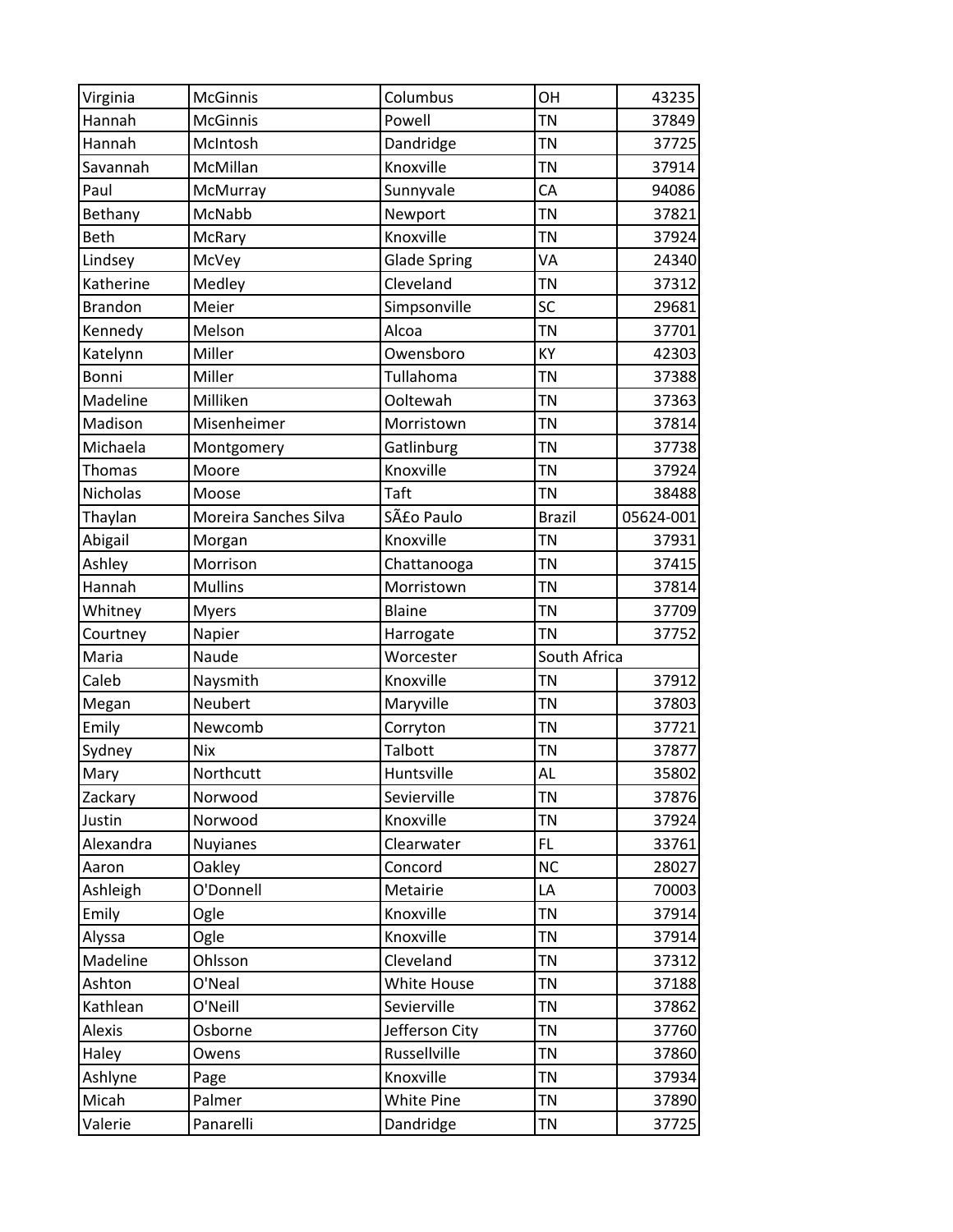| James     | Panther       | Cherokee          | <b>NC</b>          | 28719     |
|-----------|---------------|-------------------|--------------------|-----------|
| Reagan    | Panther       | Cherokee          | <b>NC</b>          | 28719     |
| Constance | Parlier       | Greeneville       | <b>TN</b>          | 37743     |
| Ashtyn    | Patterson     | Andersonville     | <b>TN</b>          | 37705     |
| Levi      | Patton        | <b>New Market</b> | <b>TN</b>          | 37820     |
| MacKenzie | Payne         | Lafollette        | <b>TN</b>          | 37766     |
| Mhairi    | Pennifer      | <b>St Albans</b>  | <b>United King</b> | AL4 $0XX$ |
| Zachary   | Perkey        | <b>White Pine</b> | <b>TN</b>          | 37890     |
| Alyssa    | Perry         | Jasper            | <b>TN</b>          | 37347     |
| Eliza     | Petersen      | Watkinsville      | GA                 | 30677     |
| Madeline  | Peterson      | Gaithersburg      | <b>MD</b>          | 20882     |
| Sarah     | Pettitt       | Mcdonough         | GA                 | 30252     |
| James     | Pharris       | Brentwood         | <b>TN</b>          | 37027     |
| Nicholas  | Pinkston      | Morristown        | <b>TN</b>          | 37813     |
| Vincent   | Piserchia     | Jefferson City    | <b>TN</b>          | 37760     |
| Kathryn   | Plemons       | Maryville         | <b>TN</b>          | 37803     |
| Lisa      | Postma        | Leiden            | Netherlands        |           |
| Conner    | Powell        | Sevierville       | <b>TN</b>          | 37876     |
| Sara      | Preisendorfer | Greeneville       | <b>TN</b>          | 37743     |
| Hannah    | Price         | Knoxville         | <b>TN</b>          | 37934     |
| Lauryn    | Proffitt      | Jefferson City    | <b>TN</b>          | 37760     |
| Elena     | Propst        | Maiden            | <b>NC</b>          | 28650     |
| Victoria  | Qiu           | Oak Ridge         | <b>TN</b>          | 37830     |
| Madison   | Rademacher    | Broomfield        | CO                 | 80020     |
| Nicholas  | Ramsey        | Morristown        | <b>TN</b>          | 37813     |
| Harley    | Ramsey        | <b>White Pine</b> | <b>TN</b>          | 37890     |
| Tyler     | Raper         | Sevierville       | <b>TN</b>          | 37876     |
| Alyssa    | Rasch         | Knoxville         | <b>TN</b>          | 37922     |
| Robert    | Rayle         | Knoxville         | <b>TN</b>          | 37923     |
| Katelynn  | Rector        | Greeneville       | <b>TN</b>          | 37745     |
| Corena    | Reed          | Jefferson City    | <b>TN</b>          | 37760     |
| Gabriel   | Reed          | <b>New Market</b> | <b>TN</b>          | 37820     |
| Caleb     | Reeves        | Blountville       | <b>TN</b>          | 37617     |
| Tyler     | Reeves        | Knoxville         | <b>TN</b>          | 37914     |
| Shelby    | Reynolds      | Knoxville         | TN                 | 37924     |
| Joy       | Rhodes        | Laurel Hill       | <b>FL</b>          | 32567     |
| Monica    | Ridenour      | Rutledge          | <b>TN</b>          | 37861     |
| Dustin    | Riner         | Talbott           | <b>TN</b>          | 37877     |
| Taylor    | Rines         | Talbott           | <b>TN</b>          | 37877     |
| Jasmine   | Rizk          | Andersonville     | <b>TN</b>          | 37705     |
| Grant     | Roberts       | Athens            | <b>TN</b>          | 37303     |
| Hannah    | Robertson     | Jefferson City    | <b>TN</b>          | 37760     |
| Nathan    | Robertson     | Sevierville       | <b>TN</b>          | 37876     |
| Michaela  | Robinson      | Knoxville         | <b>TN</b>          | 37920     |
| Emily     | Rogers        | Springfield       | TN                 | 37172     |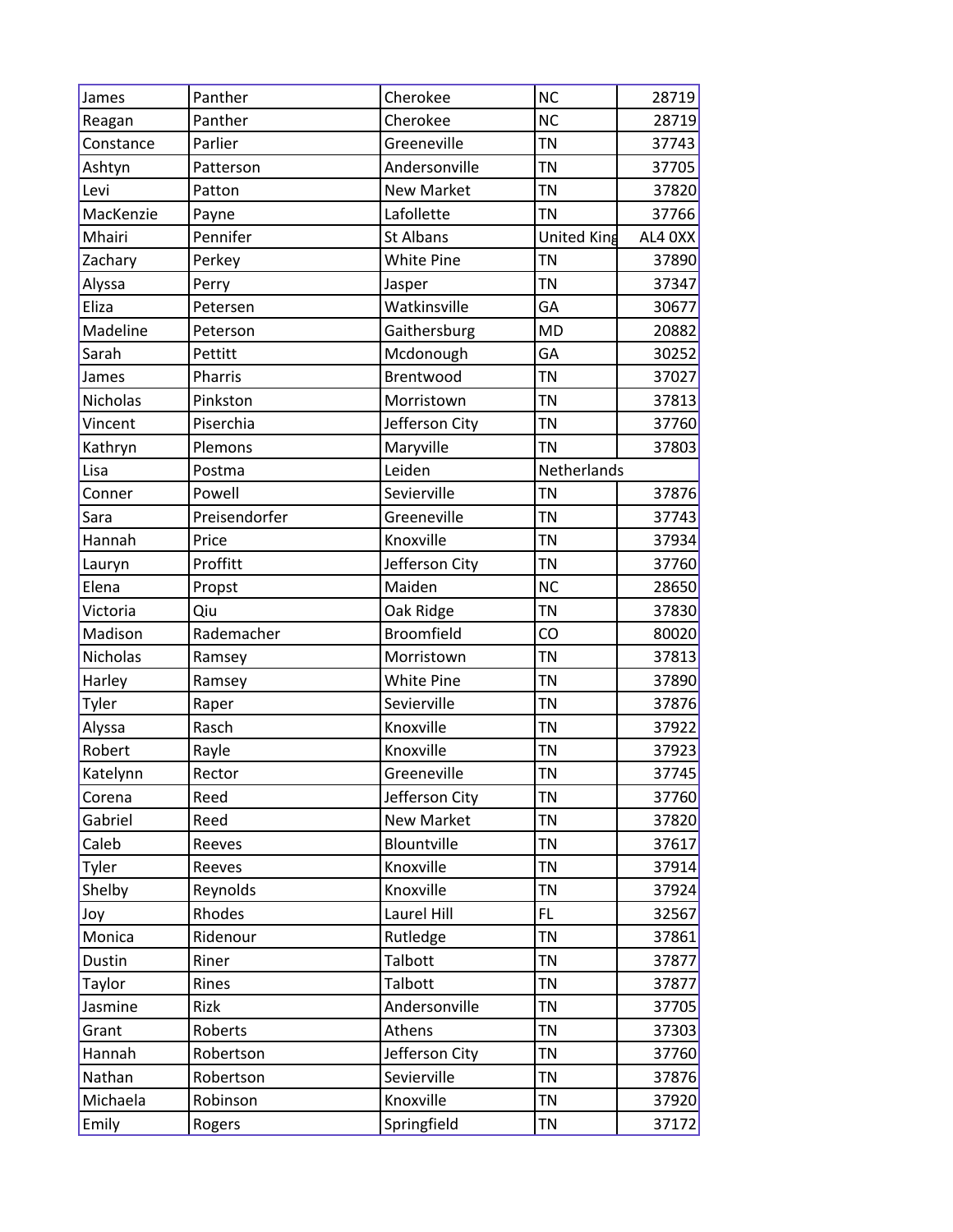| Katherine     | Rogers              | Soddy Daisy              | <b>TN</b>     | 37379 |
|---------------|---------------------|--------------------------|---------------|-------|
| Marti         | Rogers              | <b>New Market</b>        | <b>TN</b>     | 37820 |
| Ashley        | Rosenbalm           | Sevierville              | <b>TN</b>     | 37876 |
| Joshua        | Rouse               | Maryville                | <b>TN</b>     | 37801 |
| Rachel        | Rowell              | Jefferson City           | <b>TN</b>     | 37760 |
| Troy          | Rowlette            | <b>Bluff City</b>        | <b>TN</b>     | 37618 |
| Benjamin      | Rush                | Morristown               | <b>TN</b>     | 37813 |
| Jonathan      | Sabo                | Maryville                | <b>TN</b>     | 37803 |
| Hannah        | Sanders             | Fayetteville             | GA            | 30215 |
| <b>Kelsie</b> | Sanders             | Seymour                  | <b>TN</b>     | 37865 |
| Laurel        | Sankowski           | <b>Indian Trail</b>      | <b>NC</b>     | 28079 |
| Demitri       | Saulsberry          | Saint Marys              | GA            | 31558 |
| Sarah         | Sawlaw              | Carpinteria              | CA            | 93013 |
| Victoria      | Sawyer              | Newport                  | <b>TN</b>     | 37821 |
| Alexandra     | Schleif             | Seymour                  | <b>TN</b>     | 37865 |
| Sidney        | Schultz             | Dunlap                   | <b>TN</b>     | 37327 |
| Ashley        | Scott               | Kodak                    | <b>TN</b>     | 37764 |
| Kyndall       | Scott               | Talbott                  | <b>TN</b>     | 37877 |
| Chainna       | Scott               | <b>Bartlett</b>          | <b>TN</b>     | 38134 |
| Taylor        | Scott               | Huntington               | <b>WV</b>     | 25705 |
| Katie         | Seale               | <b>New Market</b>        | <b>TN</b>     | 37820 |
| Micalee       | Segers              | Knoxville                | <b>TN</b>     | 37938 |
| Lauren        | Sexton              | <b>Blaine</b>            | <b>TN</b>     | 37709 |
| Grace         | Seymour             | Hudson                   | FL.           | 34669 |
| Elizabeth     | Sharp               | Fletcher                 | <b>NC</b>     | 28732 |
| Elijah        | Shelton             | Rutledge                 | <b>TN</b>     | 37861 |
| Tanner        | Shivley             | <b>Fall Branch</b>       | <b>TN</b>     | 37656 |
| Danielle      | Shockley            | Morristown               | <b>TN</b>     | 37814 |
| Shelby        | Short               | <b>Strawberry Plains</b> | TN            | 37871 |
| John          | Siglin              | Kingsport                | <b>TN</b>     | 37660 |
| Kyle          | Sills               | Brownsville              | <b>TN</b>     | 38012 |
| Chase         | Smidt               | Hixson                   | <b>TN</b>     | 37343 |
| Kristen       | Smith               | Church Hill              | <b>TN</b>     | 37642 |
| Shelby        | Smith               | LaFollette               | <b>TN</b>     | 37766 |
| <b>Baylee</b> | Smith               | Maryville                | <b>TN</b>     | 37801 |
| Maggie        | Smith               | Maryville                | <b>TN</b>     | 37803 |
| Nathan        | Smith               | Morristown               | <b>TN</b>     | 37814 |
| Savannah      | Smith               | Morristown               | <b>TN</b>     | 37814 |
| Jeremy        | Smith               | Sevierville              | <b>TN</b>     | 37862 |
| Lindsey       | Smith               | Knoxville                | <b>TN</b>     | 37932 |
| Robert        | Smith               | Keller                   | <b>TX</b>     | 76262 |
| Morgan        | Snapp               | Morristown               | <b>TN</b>     | 37814 |
| Sarah         | Sofia               | Limerick                 | PA            | 19468 |
| Marcelo       | Spier de Figueiredo | Porto Alegre             | <b>Brazil</b> | 90460 |
| Abigail       | Sprinkle            | New Market               | <b>TN</b>     | 37820 |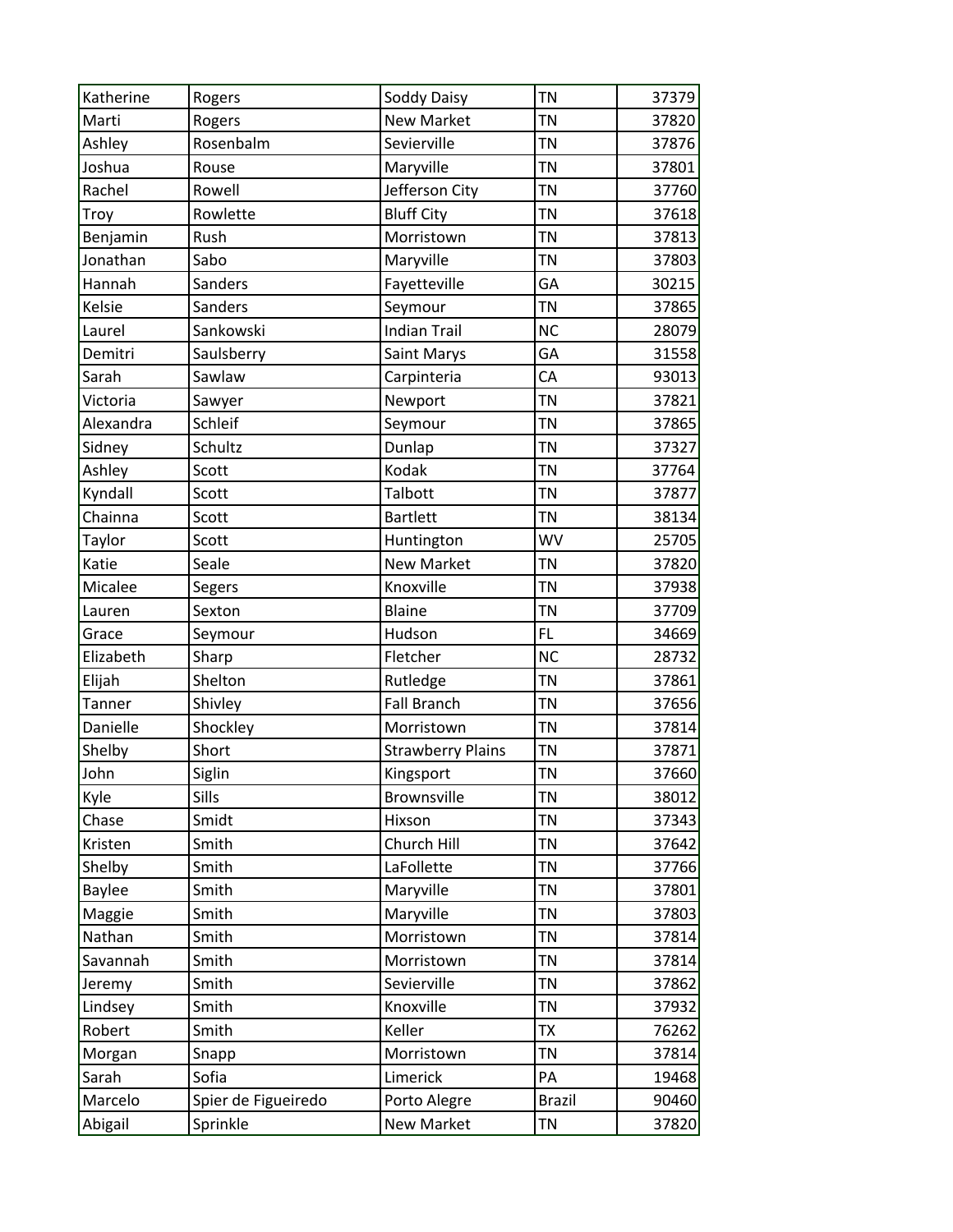| Norbert       | St. Pierre       | Sweetwater          | <b>TN</b>      | 37874 |
|---------------|------------------|---------------------|----------------|-------|
| Samantha      | Stafford         | Apison              | <b>TN</b>      | 37302 |
| Jesse         | <b>Stallings</b> | Knoxville           | <b>TN</b>      | 37914 |
| Logan         | Stanfield        | La Follette         | <b>TN</b>      | 37766 |
| Samantha      | Steed            | <b>Bostic</b>       | <b>NC</b>      | 28018 |
| Kaitlyn       | Steele           | Marysville          | MI             | 48040 |
| Garrett       | Stelling         | Memphis             | <b>TN</b>      | 38117 |
| Hannah        | Stephens         | Williamsburg        | KY             | 40769 |
| Joseph        | <b>Stiles</b>    | Hanover             | PA             | 17331 |
| Melanee       | Stone            | <b>Ashland City</b> | <b>TN</b>      | 37015 |
| Austin        | Stooksbury       | <b>New Market</b>   | <b>TN</b>      | 37820 |
| Shannon       | Stooksbury       | Knoxville           | <b>TN</b>      | 37918 |
| Rachel        | Stoutt           | <b>Straw Plains</b> | <b>TN</b>      | 37871 |
| Jason         | Strahan          | Morristown          | <b>TN</b>      | 37813 |
| Caycee        | Stratton         | Rutledge            | <b>TN</b>      | 37861 |
| Rachel        | Strayer          | Murfreesboro        | <b>TN</b>      | 37129 |
| Makayla       | Stuart           | Jefferson City      | <b>TN</b>      | 37760 |
| Joahna        | Supplee          | Sevierville         | <b>TN</b>      | 37876 |
| Haley         | Swecker          | Talbott             | <b>TN</b>      | 37877 |
| Holly         | Talbut-Smith     | <b>West Sussex</b>  | United Kingdom |       |
| Paige         | Thompson         | Milford             | MI             | 48380 |
| Richard       | Thompson         | Morristown          | <b>TN</b>      | 37814 |
| <b>Brooke</b> | Tipton           | Rockwood            | <b>TN</b>      | 37854 |
| Andrew        | Todd             | Carmel              | IN             | 46032 |
| Emily         | Tomlin           | Pegram              | <b>TN</b>      | 37143 |
| Logan         | Townsend         | <b>White Pine</b>   | <b>TN</b>      | 37890 |
| Abigail       | Trageser         | Clarksville         | <b>TN</b>      | 37043 |
| Eleanor       | Trent            | <b>New Market</b>   | <b>TN</b>      | 37820 |
| Amanda        | Turley           | Morristown          | <b>TN</b>      | 37813 |
| Amy           | Turley           | Knoxville           | <b>TN</b>      | 37938 |
| Ali           | Turner           | Hixson              | <b>TN</b>      | 37343 |
| Elizabeth     | Turner           | Hixson              | <b>TN</b>      | 37343 |
| Jackson       | Tyler            | Wilmington          | <b>NC</b>      | 28403 |
| Udo           | Ulasi            | Chattanooga         | <b>TN</b>      | 37410 |
| Gregory       | Valentine        | Knoxville           | <b>TN</b>      | 37931 |
| John          | Vance            | Oak Ridge           | <b>TN</b>      | 37830 |
| Jonathan      | Victory          | Brentwood           | <b>TN</b>      | 37027 |
| Meaghann      | Wallace          | Knoxville           | <b>TN</b>      | 37918 |
| Alishah       | Warnez           | Capac               | MI             | 48014 |
| Ivy           | Warren           | Noblesville         | IN             | 46060 |
| Emma          | Washam           | Knoxville           | <b>TN</b>      | 37918 |
| Rachel        | Watts            | Newport             | <b>TN</b>      | 37821 |
| Kailey        | Weaver           | Knoxville           | <b>TN</b>      | 37924 |
| Rachael       | Webber           | Maynardville        | <b>TN</b>      | 37807 |
| Kaylin        | Webster          | New Market          | TN             | 37820 |